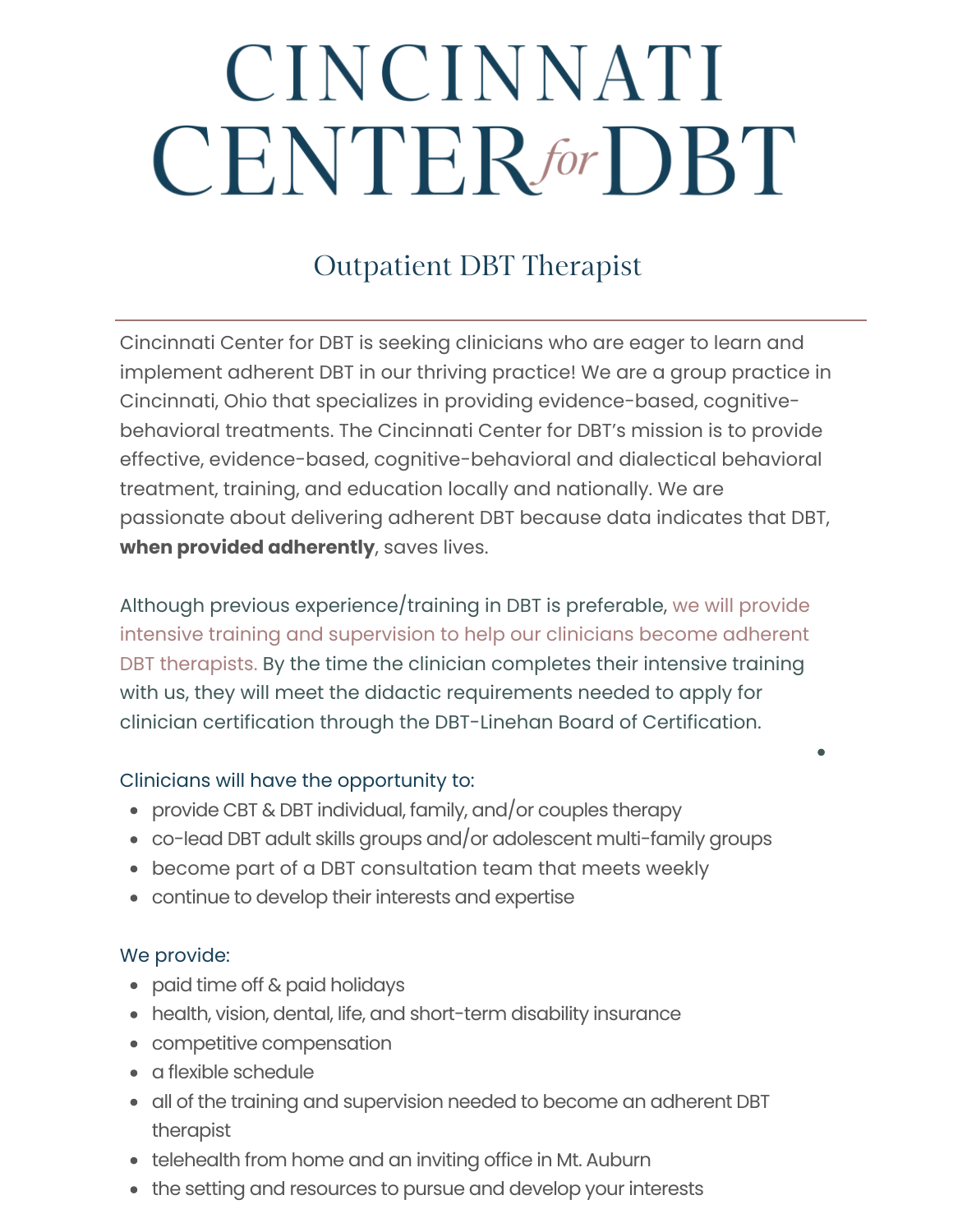- a small and close-knit team led by a CBT & DBT expert who makes the time to invest in you
- weekly individual and group supervision/consultation
- access to an administrative assistant

Education/Experience Requirements:

- Master's Degree or Doctoral Degree in psychology, counseling, social work, or a related field
- Active, unrestricted license to provide services in Ohio; independent licensure is strongly preferred (e.g., LISW, LPCC, Psy.D., Ph.D.)
- Candidates must strongly value all facets of diversity and be committed to building and maintaining an anti-racist and inclusive culture
- Strong background in behavioral/cognitive-behavioral therapy
- Enthusiastic desire to learn and implement DBT
- Willingness to participate in intensive DBT training, including a minimum of three hours of training per week and outside readings and exercises
- Willingness to utilize a DBT orientation and participate in a weekly DBT consultation team
- Able to commit to a minimum of 20 direct service hours per week
- Willingness to work exclusively for Cincinnati Center for DBT

We are especially interested in clinicians who have experience treating eating disorders, high-conflict couples or families, and teens.

### This job is for you if you:

- are passionate about helping clients build a life they experience as worth living
- believe in providing DBT adherently in order to save lives
- want to improve your practice
- want the opportunity to intensively train and work with a DBT expert
- want to experience less burnout and have a strong, supportive clinical team
- enjoy seeing clients change their lives by employing the evidence-based techniques you teach them
- want to truly gain mastery in providing DBT (and not just be DBTinformed!)